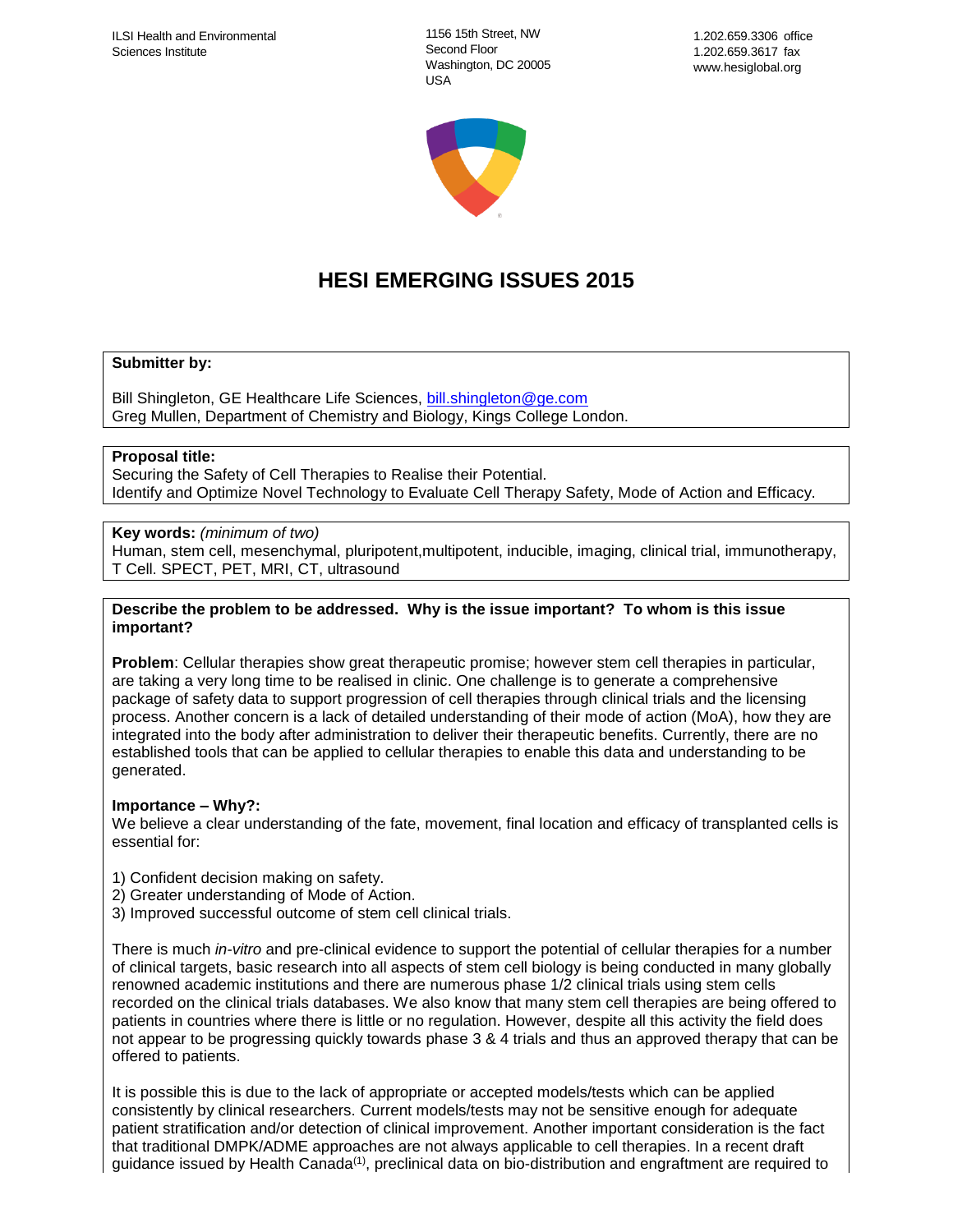

address potential safety concerns. The draft guidance also emphasized that "Traditional pharmacokinetic studies to assess bio-distribution in humans may be challenging for cell therapy products and may require the development of appropriate cell tracking technologies. The presence of cells in non-target sites should be further investigated and the risks fully evaluated whenever feasible. Health Canada may insist on pharmacokinetic assessment for cell therapy products associated with higher risks of tumourigenicity or ectopic tissue formation prior to the initiation of trials in a large number of patients."

## **Importance – Who?:**

Development of such models or tests would be of benefit to the stem cell therapy developers, and ultimately to **public and patient** groups. The diseases being targeted by stem cell researchers and clinical scientists are currently areas of significant un-met need, an appropriate, applicable and approved test should accelerate the development of these therapies.

**Regulatory authorities** would have reliable models/tests which could be requested as part of new clinical trial applications.

**Academic and clinical researchers** would gain valuable insights into the Mode of Action of stem cell therapies, enabling expansion and into new therapeutic areas.

The **Biotech and Pharma** companies developing the therapeutic products will be able to more quickly reach decision points on the likely success of a putative therapy.

**Suppliers** to the cell therapy industry will gain greater understanding of the tools and technology required to enable safe, successful manufacture and supply of therapeutic doses of cells. Recently released data from a Phase 2 study appears to confirm the need for more sensitive and appropriate models/tests<sup>(2)</sup>.

(1) Draft Guidance Document: Guidance for Sponsors: Preparation of Clinical Trial Applications for use of Cell Therapy Products in Humans (2014): Canadian Minister of Health. (2) [Discussion on results from Preserve AMI Clinical Trial.](http://www.neostem.com/media/press-releases/news-item/neostem-provides-further-information-regarding-phase-2-preserve/)

**Describe the basic project steps or stages to the best of your ability, including an expected timeline, milestones, and deliverables for the first two years.**

Milestone 1 (6 - 12 months):

Set up and conduct a symposium with the industry, regulators and academic communities with aim to:

1) Identify and engage with like-minded organizations and working groups.

2) Establish what 'success criteria' are and gain consensus on where greater consistency could be achieved.

OUTPUT: White Paper

Milestone 2 (12-36 months):

Identify any potential technologies (appropriate to target disease) that could deliver aligned to agreed success criteria.

Design and complete preliminary validation of the proposed technology for suitability to stem cell preclinical and potentially clinical investigations.

Engage regulators to establish acceptance criteria for such tools to support stem cell development as therapeutic agents.

**What is the potential or anticipated impact of successfully achieving the milestones described above?** *(Describe scientific, regulatory, policy, public health, and/or other impacts.)*

**Scientific:** Greater understanding of cell therapy safety, MoA and efficacy. Access to new tools to advance the development of novel therapeutic targets. Enabling quicker decisions on potential of